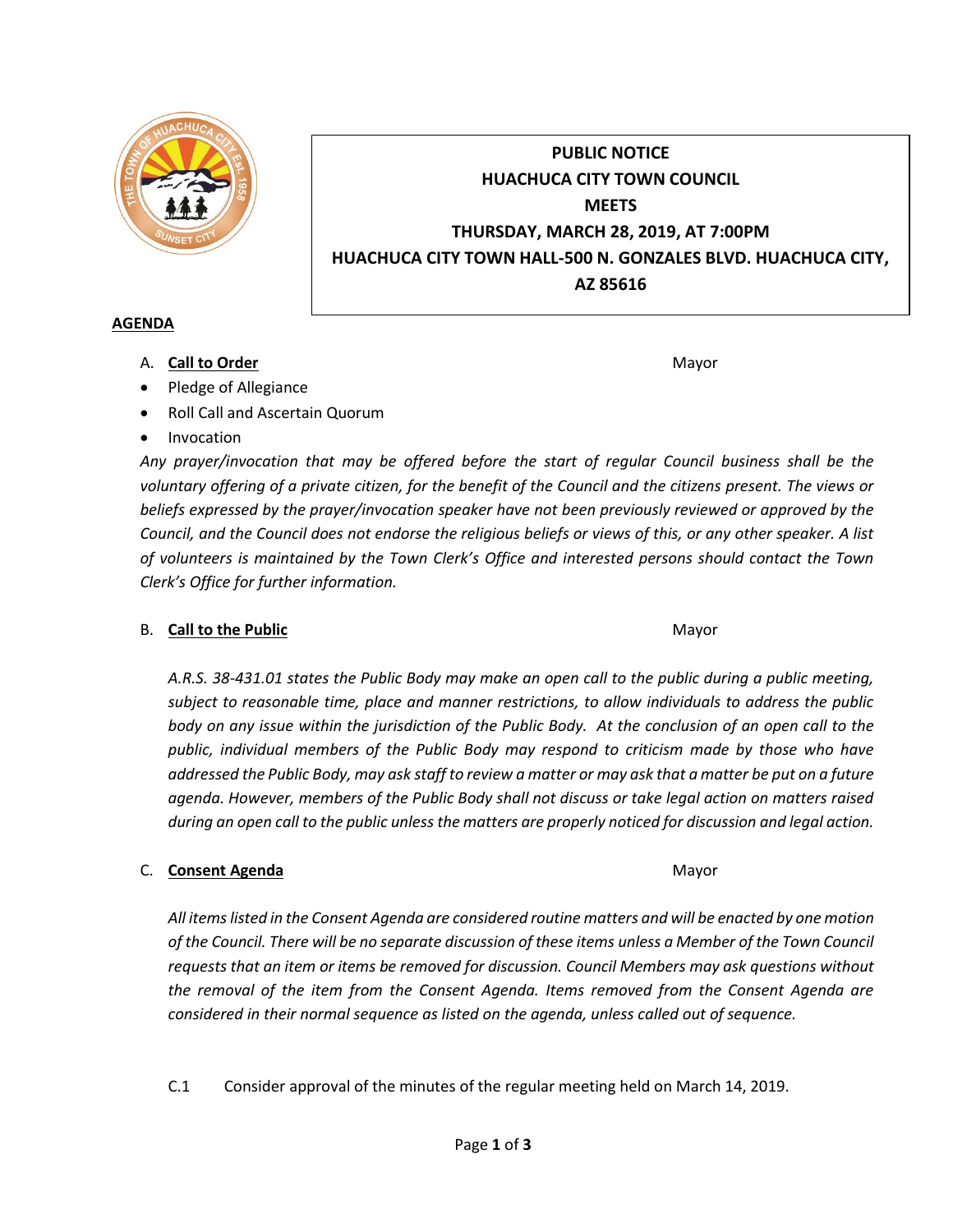- C.2 Consider approval of the Invoice Payment Approval Report in the amount of \$ 174,682.06
- C.3 Authorize the declaration as surplus property the following items, to be sold by auction or otherwise disposed of in accordance with Town Policy:
	- a. Evaporator Cooler
	- b. Ladder Trailer

#### D. **Unfinished Business before the Council** Mayor

*Public comment will be taken at the beginning of each agenda item, after the subject has been announced by the Mayor and explained by staff. Any citizen who wishes, may speak one time for five minutes on each agenda item before or after Council discussion. Questions from Council Members, however, may be directed to staff or a member of the public through the Mayor at any time.*

### E. **New Business before the Council** Mayor

*Public comment will be taken at the beginning of each agenda item, after the subject has been announced by the Mayor and explained by staff. Any citizen who wishes, may speak one time for five minutes on each agenda item before or after Council discussion. Questions from Council Members, however, may be directed to staff or a member of the public through the Mayor at any time.*

- E.1 Discussion and/or Action [Manager Williams]: Monthly Budget Update Report presentation by Spencer Forsberg of Haymore and Forsberg, C.P.A.
- E.2 Discussion Only [Mayor Wallace]: Presentation of the Yard of the Month winners for April 2019, in coordination with the Friends of Huachuca City.
- E.3 Discussion and/or Action [Mayor Wallace]: Proclamation declaring April as Power of Parent's month to reduce teen drug and alcohol use.
- E.4 Discussion and/or Action [Manager Williams] Adoption of Resolution 2019-13 adopting a revised School Road agreement with Tombstone Unified School District.
- E.5 Discussion and/or Action [Vice Mayor Johnson]: Behavior of Councilmember Walter Welsch in light of the Town's Code of Conduct for Elected Officials.
- E.6 Discussion and/or Action [Mayor Wallace]: Executive [closed] session, pursuant to A.R.S. 38- 431.03(A)(1), for discussion and evaluation of the Town Clerk, Jennifer Fuller's, job performance. Any formal action on this item will be taken in open session.